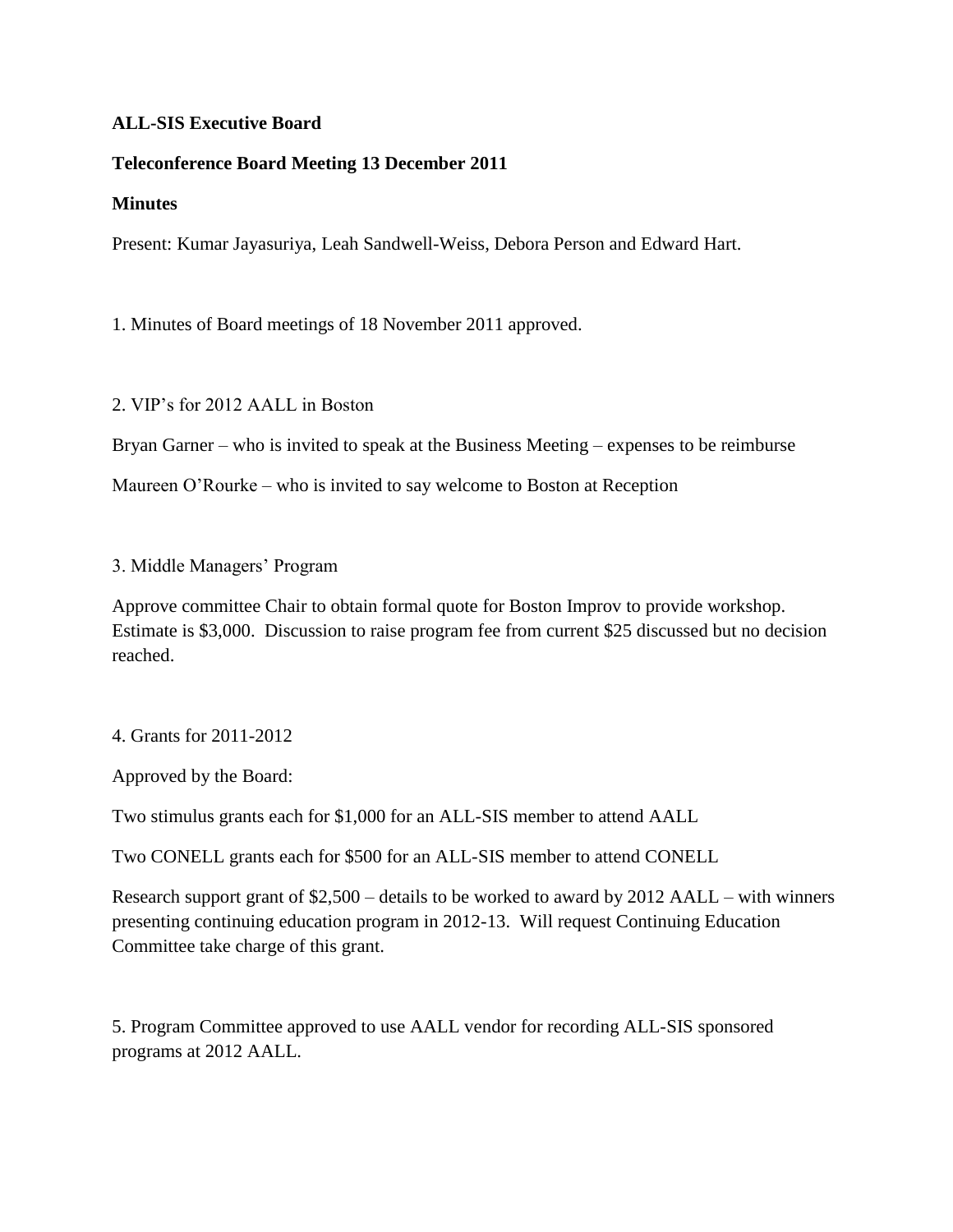6. Board approves establishment of Task Force on Scholarly Communications. See charge in appendix. Michele Pearse appointed as chair.

7. ALL-SIS sponsored programs for 2012 AALL amended to only one program:

A Teachable Moment: The Relevance of Results

8. ALL-SIS requests Program Committee to work toward establishing co-sponsorship with RIPS-SIS of the program Riding Solo: Legal Research Competencies for the Solo Practitioner

9. Fall Newsletter posted.

10.Board supports the Chair in holding discussions with Program Committee and other interested parties to put on standalone workshop Budgeting 101. This is based on the workshop proposal prepared and submitted by Kathleen McLeod for 2012 AALL that was AMPC did not accept.

9. Next meeting is set for Friday 13 January 2012 at 11:00 a.m. Eastern time

Appendix:

Charge to Task Force on Scholarly Communications

Faculty Services Committee - Feedback on Task Force on Scholarly Communications

The committee supports the formation of the Scholarly Communications Task Force with the following additional recommendations.

Recommendations:

1. "Scholarly Communications" – is a broad, buzz-wordy description, but does not actually describe some of the work described in the potential projects/outcomes. For example, the idea to "web archive" issues related to "born digital content" takes it outside of the realm